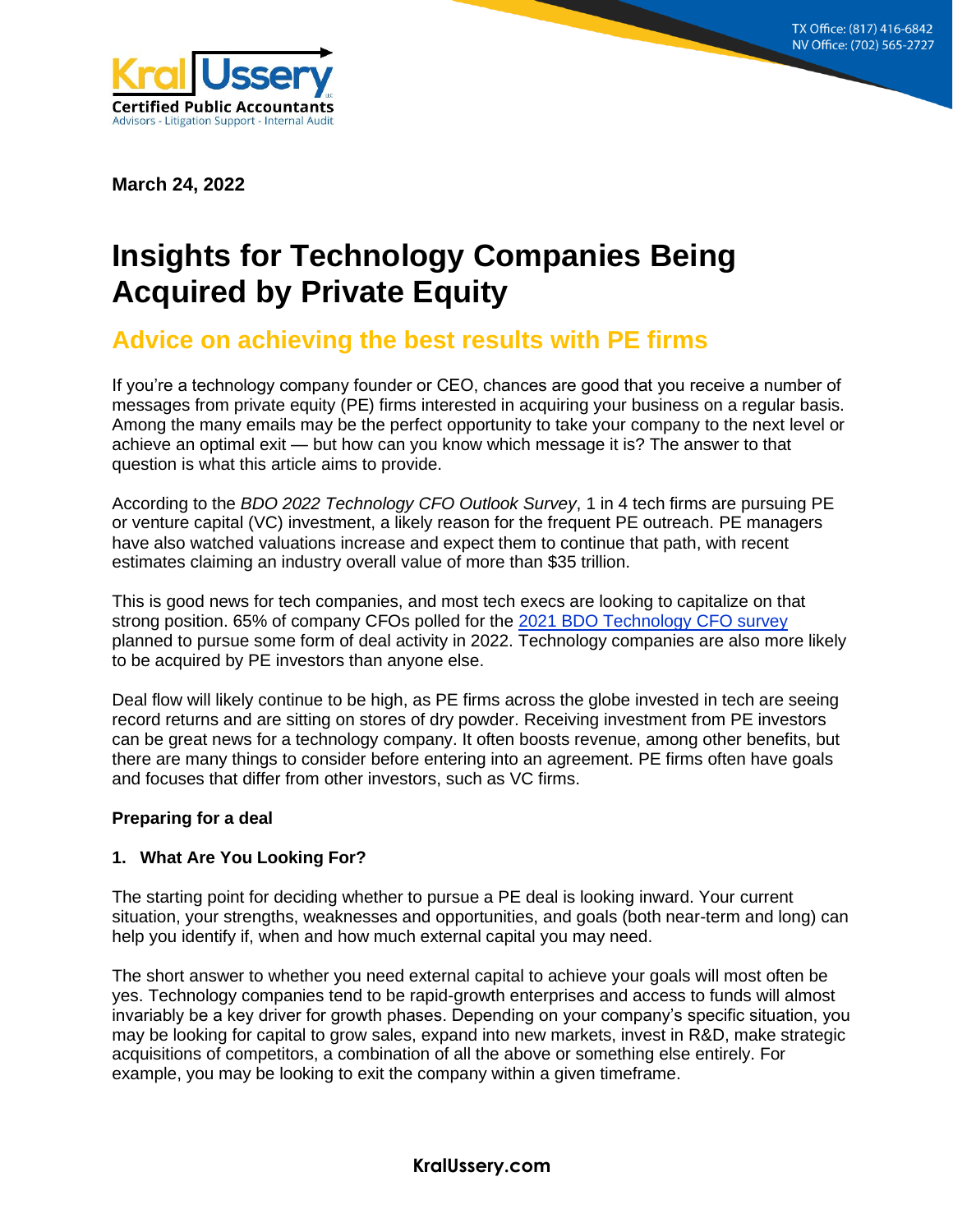

When considering PE investment, or identifying strategic and business goals, the starting point is finding answers to questions such as:

- Are you looking for personal, monetary success (an exit) or to take your company to the next level?
- What are your core strengths and weaknesses?
- Why should you choose PE investment over other kinds of funding?
- How will you use the raised capital?
- How can you work with a PE firm to achieve the best possible results?

The list of questions goes on, and each needs a detailed answer to help you decide whether PE is the best option for raising capital. Many of the answers, and definitions of goals, can likely be found in mission statements, three-to-five-year targets, SMART goals, SWOT analysis and other similar strategy documents. If the busy day-to-day running of your company means that these documents were not recently updated, now is the time to update them.

PE is far from the only way to raise capital. There are other options that each have advantages and drawbacks. They include loans, venture capital and public markets. Depending on your specific situation, these may be better suited to your business strategy and goals.

When considering potential PE deals, it is wise to consult with your business advisor and discuss the potential opportunities and challenges each investment avenue presents. A positive sideeffect of the process is that it will teach you valuable lessons about the current state of your business and its potential, regardless of a deal being struck.

#### **2. Know What a PE Firm Can Offer**

There are many good reasons why almost half of all investments in technology companies come from PE firms and why those technology companies, including many in the software space, say 'yes' to the investments. To decide whether a PE deal is right for you and your company, you need to know what PE firms can bring to the table. What their key strengths are and how they can help your business. The list of potential benefits from collaborating with a PE firm includes:

- **Market expertise:** PE firms often have extensive market expertise and can help you identify new business opportunities, guide sales growth, help define marketing strategies and find new possibilities for upselling your solutions. Through working with other companies to grow their revenue and profitability, PE firms also have practical experience of what does and what does not work.
- **Access to new markets:** Many businesses are looking for growth capital to expand into new markets. Having a growth-focus, PE firms have keen insights and expertise relating to entering new markets. Furthermore, they can leverage existing, extensive business networks to identify and engage new potential customers.
- **Funding:** A deal with a PE firm often enables your company to raise more capital than would be the case for deals with most other types of investors.
- **Business acumen:** PE firms are often experts in the organizational and financial sides of running a business. Their skills and experience may complement those of your current employees as well as the leadership team. It might be helpful to apply PE insight to areas such as process optimization, accounting practices, formulating business strategy and daily management.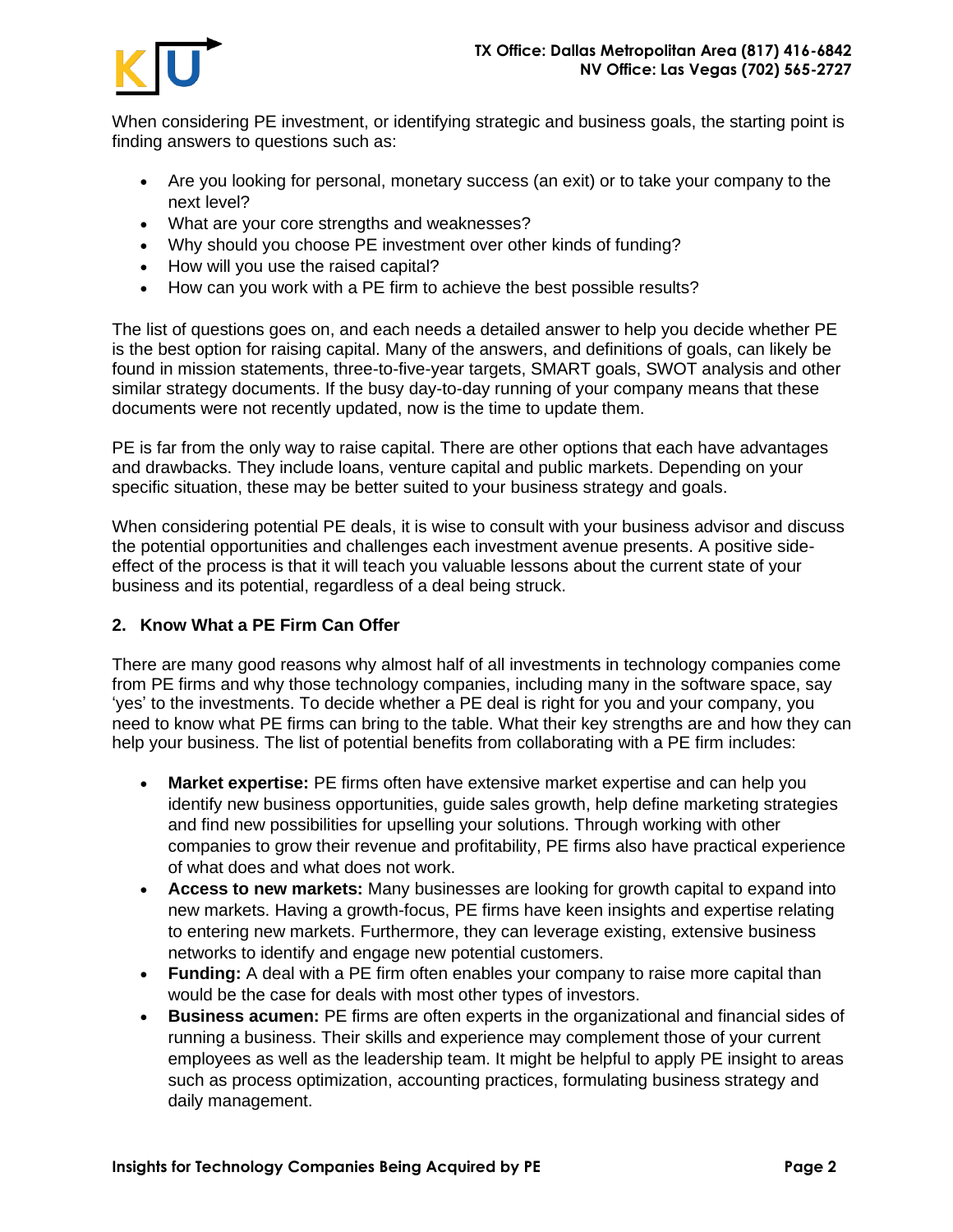

- **Objective insight:** Technology companies often start as companies run by individuals for individuals. Said differently, the leadership and employees of a technology company have built it from the ground up through passion and innovation. PE firms can offer an objective and data-driven evaluation of your business and help identify areas for improvement.
- **Efficiencies:** PE firms will be able to help you identify best practices, make you more efficient and maximize your growth and value. They can also help you execute to reach your full potential.
- **Higher profitability:** The likely result is that your business will grow and become more profitable.

When considering PE investment, and what a PE Firm can offer, it is also important to consider where PE firm and management interests align and where they may differ. Many potential collaboration challenges (described in detail later in the article) arise due to interests not being aligned early in the negotiation process. In fact, initiating the alignment process can begin even before negotiations take place.

#### **3. Know the PE Ecosystem**

The PE landscape has changed significantly over the last 10 to 15 years. In the past, early-stage enterprises were not necessarily of interest to PE firms. Today, most technology companies, including those in the software space, which are post 'Series A' funding round will be of interest to some PE firms. in some cases, companies even earlier in their lifespan can find interested PE investors.

Their investment preferences also differ. Some prefer taking minority stakes in companies, including enterprises that are in pre-profit stages of growth, while others target more mature companies, sometimes looking to make multi-billion-dollar investments.

When considering PE investment, it is advisable to find at least three or four interested parties. This promotes healthy competition between the PE firms and thereby increases the chances of securing the deal you are hoping to achieve.

Company leadership should pay extra attention to identifying why you want to work with a specific PE firm. For example, if you are a software company, you may prefer to work with a PE firm focused on your industry. In some cases, it can be advantageous to collaborate with industry experts, but if, for example, your core ambition is to grow international sales and optimize internal business processes, industry expertise becomes a less important quality to prioritize.

#### **4. Know Your Worth**

Before sitting down at the negotiation table opposite the PE firms you wish to discuss a deal with, you need to evaluate your company's worth. A valuation forms part of the foundation for establishing realistic negotiation targets. A valuation should include appraising your material and immaterial assets, your current situation and future potential. It should also include an analysis of deal values and deal structures in your industry. Generally, revenue or EBITDA multiples are used as a yardstick for the former. The multiple is currently high in the technology sphere. For example, average EBITDA multiples for software-as-a-service (SaaS) deals in the first half of 2018 was north of 10x. While high valuations may cause some investors to pause, unsure if they will be able to make a profit, the current amount of available capital is working as a counterbalance thus incentivizing investors to seek new deals.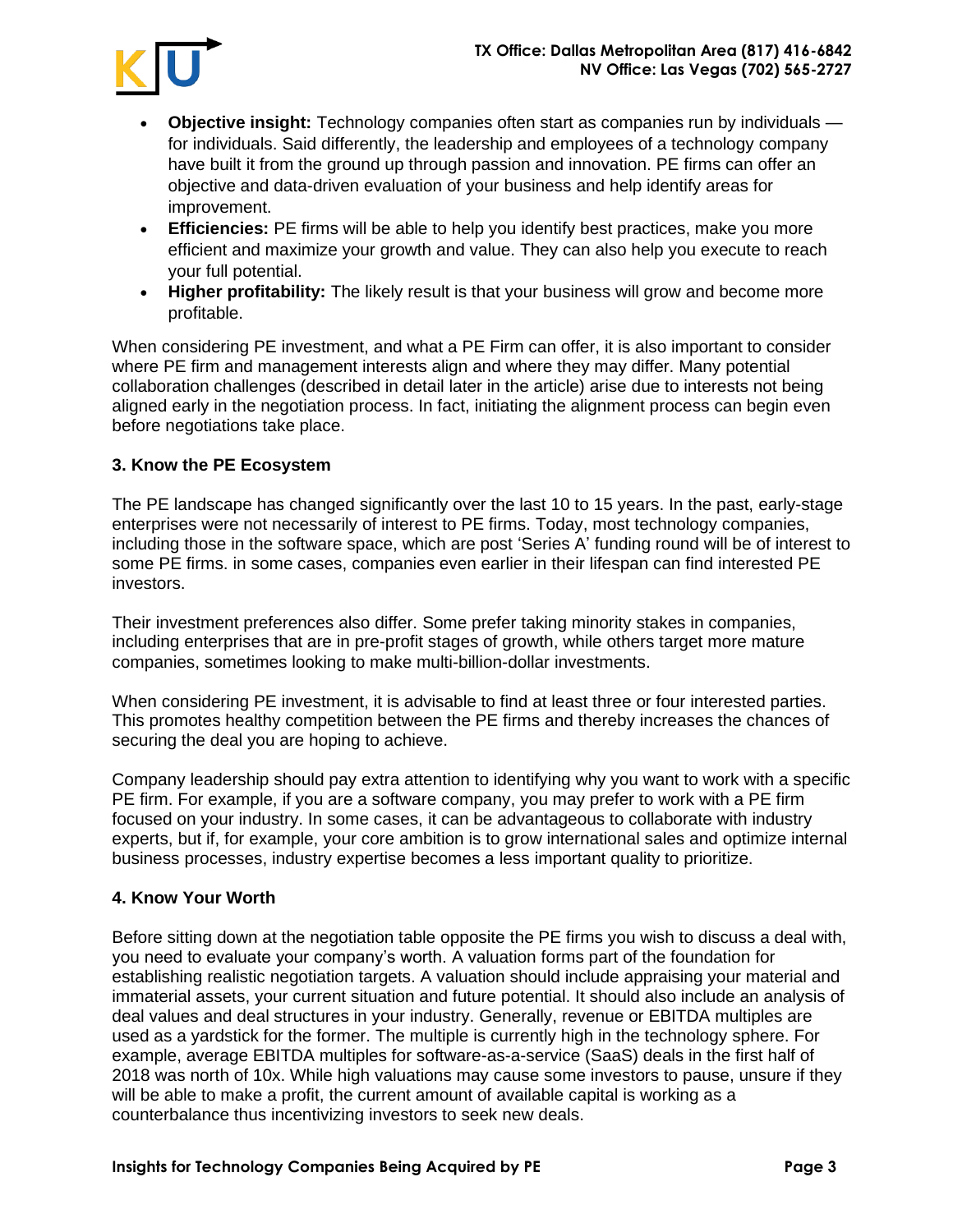

Many factors can affect your valuation, both positively and negatively. Below is an inexhaustive list of areas that affect your company's value:

- **Technology:** Including your products, services, technology, intellectual property and R&D.
- **Management:** A proven track record of overcoming challenges will likely increase your valuation.
- **Industry trends:** Macro and micro trends that directly and indirectly affect your industry will be something that PE firms are acutely aware of during negotiations.
- **Revenue:** Your current revenue, historical growth and projected future revenue. Important factors include whether your revenue is recurring and if it comes from a broad customer base or few, large customers.
- **Turning revenue to cash flow:** Your ability to turn revenue into positive cash flow. This is a key metric for PE firms, as it indicates that you can grow your liquid assets.
- **Growth potential:** Your future potential for growing revenue and profitability; includes potential untapped markets or customer bases, as well as the diversity of your growth strategy.
- **Sales:** Includes customer longevity, your historical sales growth and the organization, and performance of your sales team.
- **Potential future buyers:** Determine who might be interested in acquiring you in the future, or your potential to IPO within a set timeframe.

The valuation of each part is not based solely on a picture of current and past performance but will include an analysis of what your material and immaterial assets (especially IP) will be worth over time. In many cases, it is beneficial to carry out your own due diligence process ahead of negotiations. The process will help you form a clear idea of what your company is worth, as well as what opportunities and challenges an interested PE firm likely sees for the future of your company.

#### **Negotiating with a PE Firm**

#### **5. Know What PE Firms are Looking for, and at**

Traditionally, PE firms set a goal for each investment to deliver a substantial return in three to five years. Often, the goal is to either double an investment in three years or see it triple within five years. A time-constrained, returns-based approach to M&A means that PE firms are interested in identifying whether your company, for example, has high growth potential or if efficiencies or bolton acquisitions can markedly increase your short- to medium-term profitability.

Technology companies need to be aware of the focus on growth and create detailed plans and strategies for how such short- to medium-term goals can be realized without jeopardizing longterm growth and the future vision for the company. Reaching a constructive agreement with the PE firm on such plans is crucial.

During negotiations, PE firms will focus on the following, among other areas:

• **Technology:** The firm will assess your products, services, technology, intellectual property and R&D. IP rights and future potential in a rapidly changing market will be two key areas that PE firms pay extra attention to during negotiations.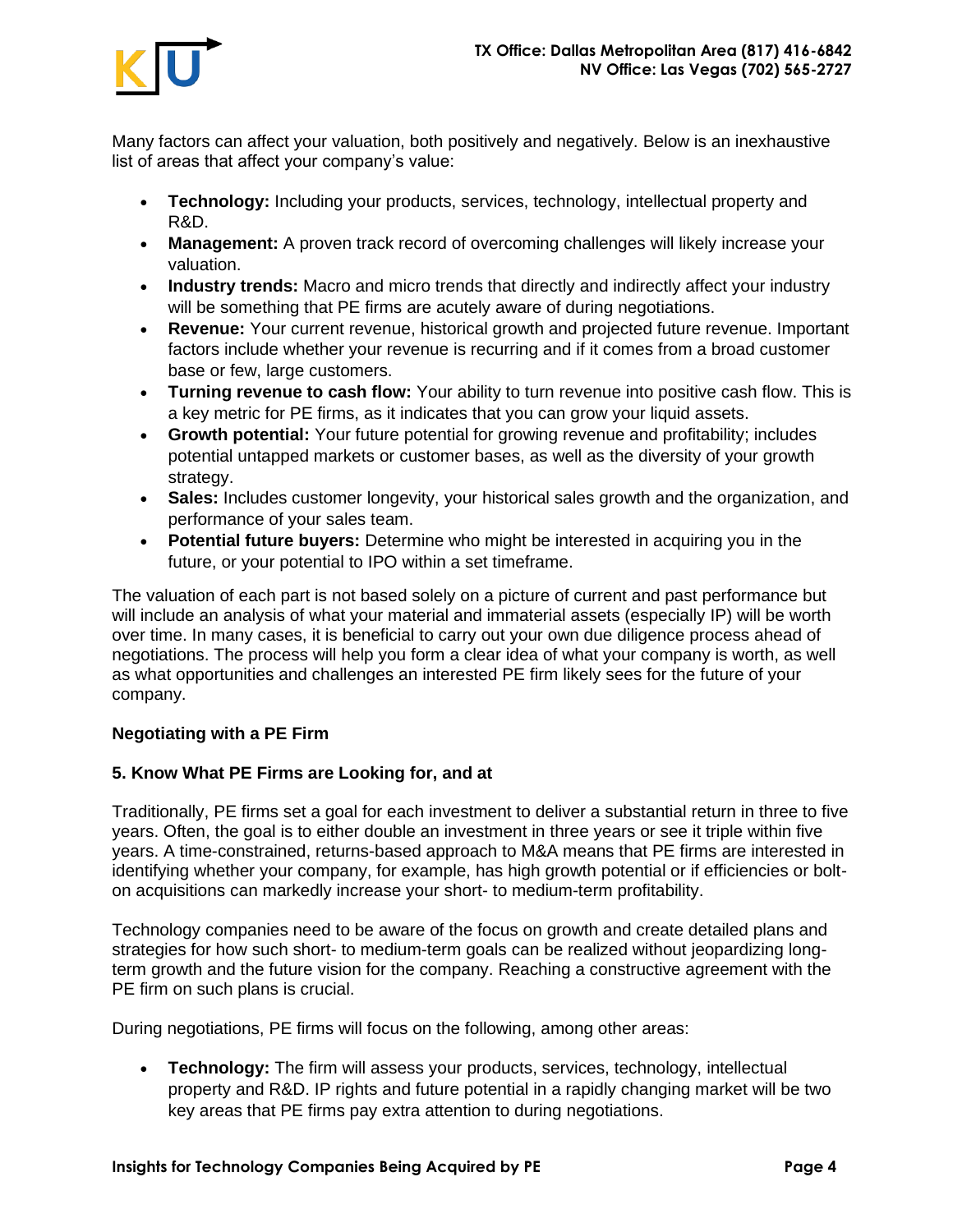

- **Management/employees:** The PE firm will focus on the ability of management and employees to deliver on business strategy, overcome challenges, create new solutions and grow the business. Documenting your track record of reaching set targets will also be crucial.
- **Succession planning:** Your company should have a pipeline of talent and a complementary strategy in place for replacing key employees if they retire or leave the company.
- **Contingency plans:** Every industry and individual business goes through ups and downs. Specific clauses that address what happens in case of market changes, and govern the decision process in such cases, will be mapped out by the PE firm.
- **Market trends:** The firm will evaluate where the market and sub-industry you are part of is headed, both on a macro and micro level. Changing customer demands, new technological developments and similar trends all have the potential to benefit or threaten your market position and service portfolio.
- **Cash flow:** Documenting recurring cash flow and the ability to expand sales to both new and existing customers can go a long way towards securing a PE deal.
- **Investments:** The firm will want to know what you are going to use the money from the deal for and how it helps you achieve growth.
- **Exit strategy:** Every PE deal needs an exit strategy. What happens with the company, and funds raised, through a future sale or IPO?
- **Areas of exposure:** The firm will assess risks, such as tax liabilities, quality of earnings, revenue recognition policies, sales and international tax exposure, and other areas that could potentially expose the business to legal threats. Often, PE funds will engage established accounting firms to perform this due diligence.

Prior to negotiations, PE firms will have mapped out their take on various aspects of your company and used it to form an outline of deal terms. Carrying out a similar process and preparing your own arguments, based on detailed data and documents to support them, will give you a much stronger starting position for negotiations and help speed up the negotiation process.

# **6. Know the PE's Situation**

Another important factor in negotiations is knowing what the situation is like on the other side of the table. It helps make it easier to discern your position and whether different tactics will be effective. BDO's bi-annual [Private Capital Pulse Survey](https://www.bdo.com/insights/industries/private-equity/bdo-private-capital-pulse-survey-fall-2021) provides good insight into the current situation for PE firms.

Among the survey's findings are:

- **Healthy competition:** The market for PE firms is very competitive and becoming more so.
- **Dry powder:** PE firms currently have access to a lot of capital to spend on new deals. A robust fundraising environment and easy access to leveraged loans with relatively loose covenants is a driving force for increased competition.
- **High valuations:** Available capital and competition are driving up valuations for technology companies, which are considered attractive deal targets.
- **Strong investment appetite:** Although rising valuations and deal multiples would often make PE firms more reticent towards new investment, the favorable investment environment and access to capital seem to outweigh those concerns.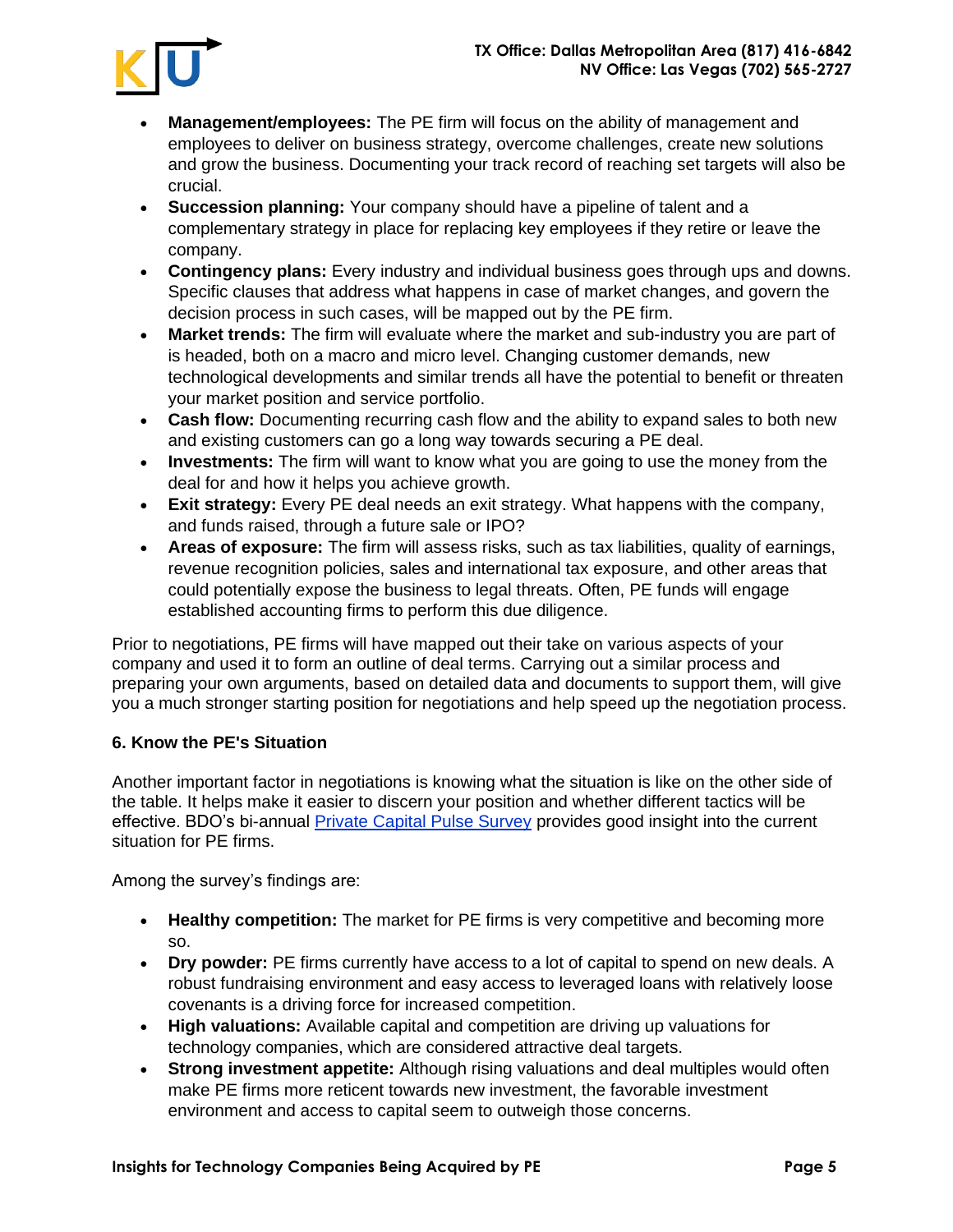

• **Longer investment periods:** PE firms' rule of thumb of keeping an acquired company on the books for between three and five years seems to be eroding. PE firms are generally favoring extending investment periods.

In short, PE firms see increased competition for attractive acquisition targets, which has driven up valuations. While this would often lead them to wait on making further investments, the readily available capital and beneficial market conditions have counterbalanced those concerns for now. Simultaneously, PE firms are generally looking to grow their acquisitions for longer periods before potentially selling them on, leading to longer periods of collaboration. While difficult to generalize, the current investment environment means that technology companies have a strong negotiation position if they know how to employ the right strategies to leverage it.

# **7. Have All Your Documentation in Order**

Documenting your strengths in the areas that investors will likely focus on during a deal negotiation process should be a continuous effort, one that starts very early in your company's lifetime. One of the things that often comes as a surprise to technology companies when entering negotiations with a PE firm is the level of granularity of their questions. These questions can cover areas such as financial, legal and tax issues, as well as existing business processes, future earning perspectives, risks and much more. The maxim on preparing for tomorrow today most definitely applies to getting documentation ready ahead of time. The same applies to the preparation of the data that PE firms will request and how to safely present it to them in data rooms, business summaries, legacy tax documentation and other formats.

PE investors will be focused on how your company will make use of the capital they provide in connection with a deal. Key focus areas include how the funds will help you grow revenue, boost your R&D and give you access to new markets. Their focus comes from wanting to know what steps you will take to grow your business and thereby enable them to make a good return on investment.

Questions and focus points can include areas that your company may not have considered. For example, you may face very detailed questions regarding the potential value created through non-financial activities such as corporate responsibility and sustainability programs. Your business' debt capacity is another area that you may not have previously explored in the level of detail that PE firms are likely to do during negotiations.

Preparing documentation for all the areas mentioned above can be a simultaneously arduous and novel task, as most companies will not have experience with it, nor know what level of documentation PE firms are likely to request. An almost unavoidable fact is that your documentation will not have the required detail level in all areas at the start of negotiations. However, minimizing the number of areas where documentation needs to be updated has many positive side effects, including ensuring minimum disruption to the day-to-day running of your company during negotiations, as well as heightening PE firms' confidence in your management team. At the very minimum, most companies will need several months to prepare everything from scratch. If your company undertakes the task on its own, the required time will likely be longer.

#### **Collaborating post-deal**

#### **8. Plan for the Post-Acquisition**

It is crucial to establish the fundamentals of how you envision the collaboration between yourself and the PE firm to work post-deal ahead of sitting down at the negotiation table. Anticipating and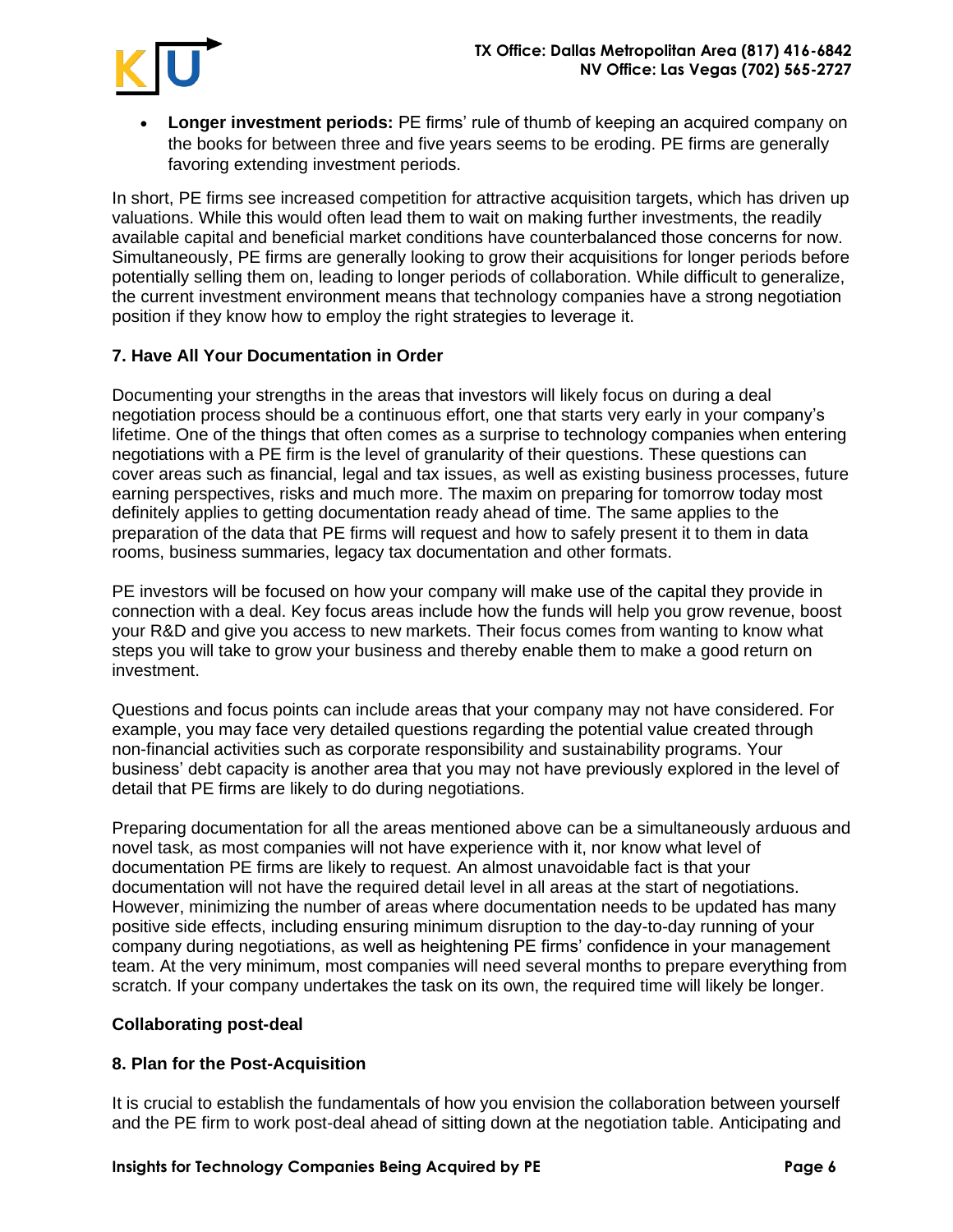

planning for creating effective collaboration starts with both you and the PE firm explicitly stating what you expect to get out of the partnership and how it should work in practice. Such plans and statements of intent should include everything from day-to-day collaboration and how both parties can work together towards a potential exit down the road.

It is sometimes said that PE firms spend 50% of their time studying a given company and the other half looking at how and when they will divest. The exit can take various shapes, including repurchase, secondary sale, trade sale, IPO or SPAC. Working proactively with the PE firm towards a defined exit goal is a core aspect of your collaboration.

PE firms vary in the level of involvement in the day-to-day running of your company they wish to have. Some prefer to be very hands-on; others are more hands-off. Some might want you to consider hiring specific people to work within the company or they may leave hiring decisions entirely up to you.

Aligning expectations regarding communication forms and regularity is essential to ensure smooth collaboration. Selecting the right chairperson for your board is an often overlooked part of this process. If you have chosen the right deal partner, both you and the PE firm will be passionate about your company, which can, lead to discussions and even confrontations regarding business decisions. The chairperson can not only function as a go-between and mediator between you if disagreements arise, but they can also help both parties arrive at mutually beneficial compromises.

It is advisable to include clear guidelines for communication in the memorandum of understanding (MOU). While the MOU is not legally binding, it provides an excellent opportunity to agree on general terms for the communication and collaboration between your company and the PE firm.

#### **9. Set Clear Targets**

Communication and collaboration issues often arise from a misalignment between expectations and goals. A core part of the analysis is keeping your targets realistic. Unrealistic plans for sales growth, cost cuts and lack of foresight regarding future challenges can be a red flag for PE firms during a negotiation process, which can create doubts about your management team's business acumen. If unrealistic targets become the basis of setting future goals for your business during negotiations, they can lead to collaboration issues when they are missed. Few company leaders and founders will have experience with setting targets and outlines for communication and collaboration, which in turn can hamper the efficiency of running your company post-deal.

Shaping the conversation and collaboration efforts start during the negotiation process, but it should be a continuous effort. Not everything will be put into the final contract, which could also stifle an open dialogue and both parties' ability to optimize collaboration. Identifying how to maintain strong communication channels between you and your new collaborator should be a core focus in the days and weeks after a deal is reached.

While the exact structure, form and regularity of communication between you and the PE firm will vary, there are guidelines which apply to almost any situation, including:

• **Be proactive instead of reactive:** Communicate ahead of making important business decisions, including when unforeseen challenges arise. Be clear about what the problem is and how you are planning to remedy it.